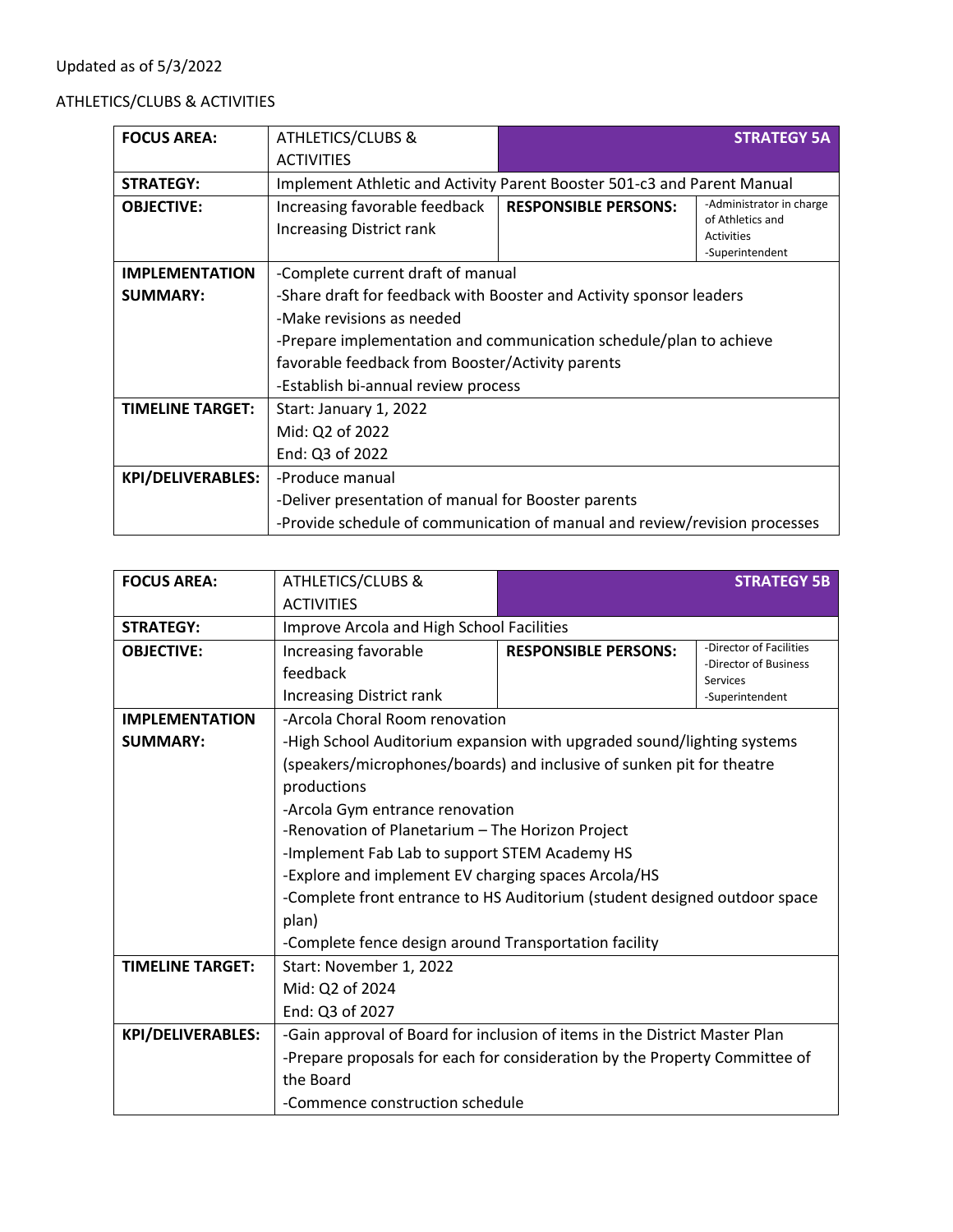| <b>FOCUS AREA:</b>       | <b>ATHLETICS/CLUBS &amp;</b>                                               |                             | <b>STRATEGY 5C</b>                    |
|--------------------------|----------------------------------------------------------------------------|-----------------------------|---------------------------------------|
|                          | <b>ACTIVITIES</b>                                                          |                             |                                       |
| <b>STRATEGY:</b>         | Improve Arcola School Campus Athletic Facilities                           |                             |                                       |
| <b>OBJECTIVE:</b>        | Increasing favorable                                                       | <b>RESPONSIBLE PERSONS:</b> | -Administrator in charge              |
|                          | feedback                                                                   |                             | of Athletics and<br><b>Activities</b> |
|                          | <b>Increasing District rank</b>                                            |                             | -Superintendent                       |
|                          |                                                                            |                             | -Director of Facilities               |
| <b>IMPLEMENTATION</b>    | -Development of track facility on campus                                   |                             |                                       |
| <b>SUMMARY:</b>          | -Renovation of Gym/Athletic Locker Rooms                                   |                             |                                       |
|                          | -Field modifications to accommodate game ready events                      |                             |                                       |
|                          | -Renovation of tennis court area                                           |                             |                                       |
| <b>TIMELINE TARGET:</b>  | Start: October 1, 2022                                                     |                             |                                       |
|                          | Mid: Q3 of 2024                                                            |                             |                                       |
|                          | End: Q4 of 2027                                                            |                             |                                       |
| <b>KPI/DELIVERABLES:</b> | -Gain approval of Board for inclusion of items in the District Master Plan |                             |                                       |
|                          | -Prepare comprehensive site plan with sequencing and present plan to       |                             |                                       |
|                          | Property Committee of the Board for consideration                          |                             |                                       |
|                          | -Commence construction schedule                                            |                             |                                       |

| <b>FOCUS AREA:</b>       | <b>ATHLETICS/CLUBS &amp;</b>                                               |                             | <b>STRATEGY 5D</b>                    |
|--------------------------|----------------------------------------------------------------------------|-----------------------------|---------------------------------------|
|                          | <b>ACTIVITIES</b>                                                          |                             |                                       |
| <b>STRATEGY:</b>         | Improve High School Campus Athletic Facilities                             |                             |                                       |
| <b>OBJECTIVE:</b>        | Increasing favorable                                                       | <b>RESPONSIBLE PERSONS:</b> | -Administrator in charge              |
|                          | feedback                                                                   |                             | of Athletics and<br><b>Activities</b> |
|                          | Increasing District rank                                                   |                             | -Superintendent                       |
|                          |                                                                            |                             | -Director of Facilities               |
| <b>IMPLEMENTATION</b>    | -Provide for spectator seating improvements at stadium, auxiliary field,   |                             |                                       |
| <b>SUMMARY:</b>          | softball field, baseball field, and tennis court                           |                             |                                       |
|                          | -Provide for a complete renovation of tennis court area                    |                             |                                       |
|                          | -Provide consideration for additional parking on campus                    |                             |                                       |
|                          | -Provide new Weight Room facility                                          |                             |                                       |
|                          | -Provide Athletic facility lighting for softball, baseball, and tennis     |                             |                                       |
|                          | -Provide permanent outdoor restroom facility near tennis courts            |                             |                                       |
|                          | -Renovate Athletic Locker Room and Team Rooms                              |                             |                                       |
|                          | -Fix uneven and wet JV baseball/football practice fields                   |                             |                                       |
|                          | -Pool and Pool Locker Room renovation                                      |                             |                                       |
| <b>TIMELINE TARGET:</b>  | Start: September 1, 2022                                                   |                             |                                       |
|                          | Mid: Q3 of 2024                                                            |                             |                                       |
|                          | End: Q1 of 2027                                                            |                             |                                       |
| <b>KPI/DELIVERABLES:</b> | -Gain approval of Board for inclusion of items in the District Master Plan |                             |                                       |
|                          | -Prepare comprehensive site plan with sequencing and present plan to       |                             |                                       |
|                          | Property Committee of the Board for consideration                          |                             |                                       |
|                          | -Commence construction schedule                                            |                             |                                       |

| <b>FOCUS AREA:</b> | <b>ATHLETICS/CLUBS &amp;</b>                                             | <b>STRATEGY 5E</b> |  |
|--------------------|--------------------------------------------------------------------------|--------------------|--|
|                    | ACTIVITIES                                                               |                    |  |
| <b>STRATEGY:</b>   | Expand Unified Sports Program to 3 events in 5 years and 25% increase in |                    |  |
|                    | participation                                                            |                    |  |